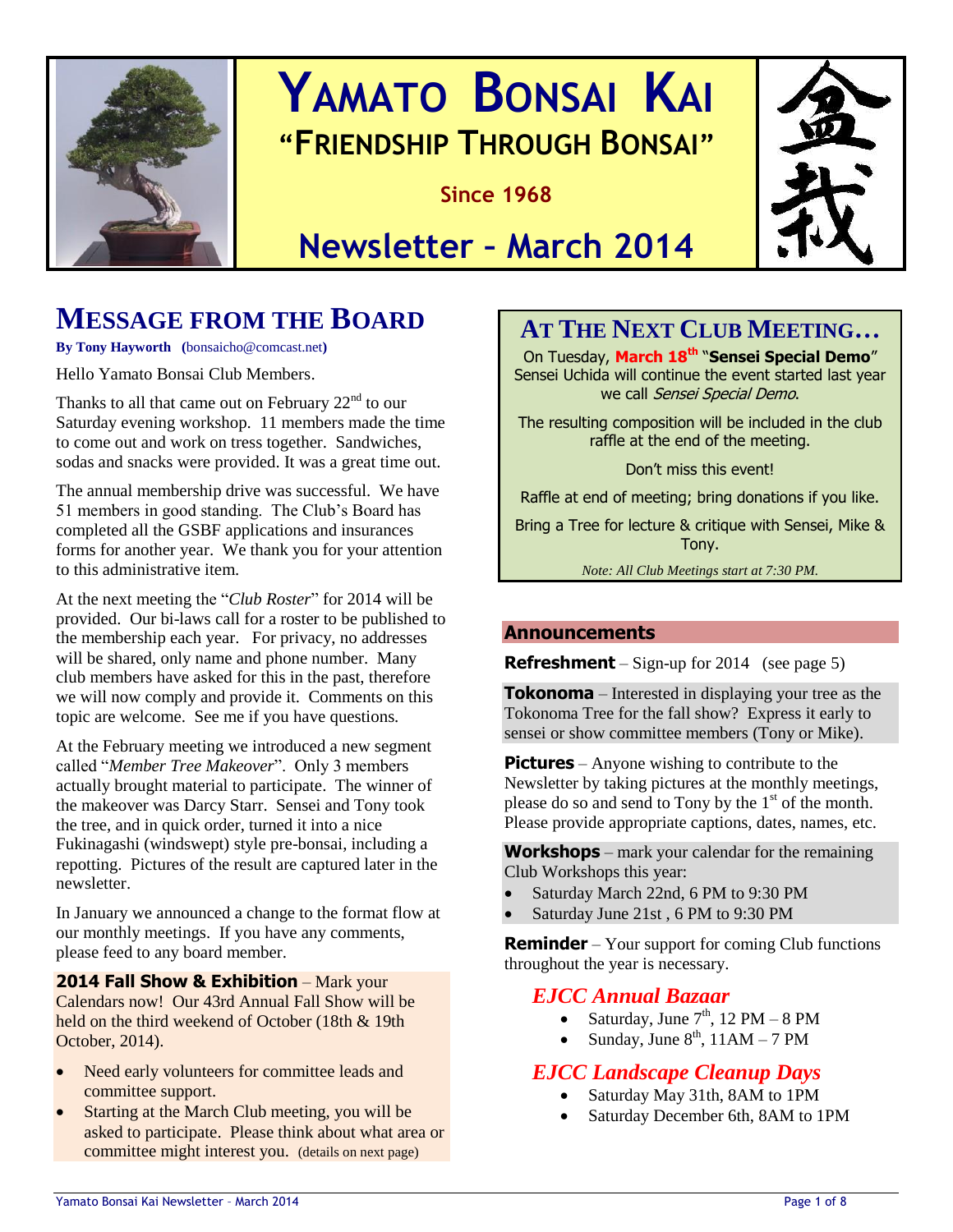### **Announcements Continued**

**Show & Tell** – Every meeting is a *Show and Tell* opportunity. We encourage you to bring a tree to ask questions about or to tell us your story about your tree. The goal is to enhance your tree and your knowledge to support it. We also want you to get a tree ready for the Show in October!!

**Newsletter** – Anyone wishing to contribute to the monthly newsletter, by taking pictures at the monthly meetings, please do so and send to Tony by the  $1<sup>st</sup>$  of the month. Please provide appropriate captions, dates, names, etc. – Thanks!!

**Bonsai Events** – looking for something bonsai related to do? There are plenty of things happening in and around this area. Check out the GSBF Calendar of events later in this newsletter or online at: <http://www.gsbf-bonsai.org/events/>



# **SENSEI UCHIDA'S NOTES**

#### **By Johnny Uchida**

Dear Member – now is time to repot your trees that need it. If you are unsure or need some help, bring to the next meeting or over to my shop for some advice. From now to the end of April is the best time to transplant most everything. Always better to ask if you don't know for sure.

Weather is good lately. We need more rain but after all, California is (or was) a desert a long time before man came along, so long period without rain are more normal than not.

Your trees should not be bone-dry when attempting to repot. Also, they should not be soaking wet either. No water for two or three days would be okay. If your tree is in nursery pot and soil, then a forth or fifty day may be in order. Understand the steps and procedure of changing soil and don't let your roots be exposed too long while doing a transplanting. It is not good for the tree to have its roots laying around exposed for no reason.

Come to the next meeting and I will be doing a special demo that I will donate to the club raffle at the end of the meeting.

Thank You. See you at the March meeting.

## **WORKSHOP – Saturday, March 22nd**

- @ 06:00 9:30 PM at EJCC
- Hands on workshops with your trees.
- Bring bonsai (or pre-bonsai). No raw nursery stock please. Limit two trees. Remember to bring any materials you need (tools, turntable, wire, pot, hole screen, soil, top dressing, etc.), to complete your operation.
- Cost: \$20 goes to club general fund.

## **Fall Show Committee Reminders**

At the coming club meetings we will be seeking members to help with committee tasks this year. Here is the current list for now. Other tasks may come up as the year unfolds.

| <b>Committee List</b>                    |
|------------------------------------------|
| <b>Hall Arrangements</b>                 |
| <b>Vendors</b>                           |
| <b>Advertising</b>                       |
| Show, Room, Table Design & Layout        |
| <b>Front Desk</b>                        |
| <b>Hospitality</b>                       |
| <b>Setup and Take Down</b>               |
| <b>Yamato Plant Sales</b>                |
| Demo                                     |
| "Tin Can" Raffle Procurement & Execution |
| <b>Workshop</b>                          |
| <b>Consolation Prize</b>                 |
| <b>Security</b>                          |



**Spring Time in Japan**  – Mt. Fuji with Sakura (in the foreground)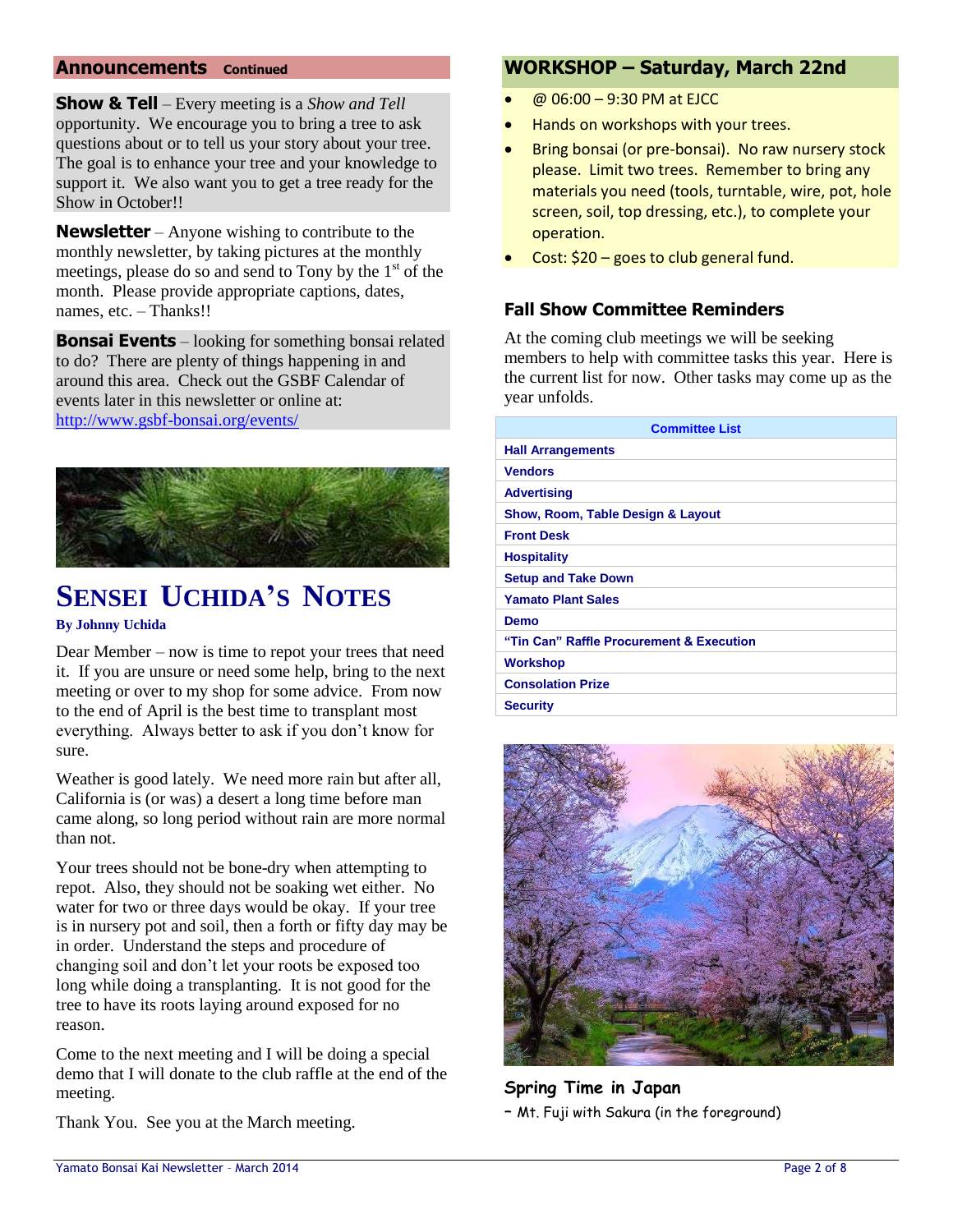

## **BONSAI BASIC**

#### By Tony Hayworth (bonsaicho@comcast.net)

How is the task of seasonal repotting coming along for you? Although it's repotting season, please keep in mind that there needs to be a reason to repot. Don't just change the bonsai soil because its Spring.

We repot and change the soil for a variety of reason. Let me cover a few.

**Root Bound** – this is what happens if your trees roots have grown substantially over the years and you have not stayed on top of changing the soil and cutting the roots. Eventually, the stress of a root bound tree will make the health of the tree poor and your tree will not respond to seasonal care and growth patterns. If further neglected, it could cause the tree to die.

**Inferior Soil or Pot Conditions** – over time the soil in a bonsai container becomes "worn-out". (*I know someone is going to pick on me for the use of this word* – *read on please).* This happens mostly to pre-bonsai or nursery material where good bonsai soil (growing medium) was not used. It is also a condition where there is no more space in the pot for the roots to grow. I'm suggesting here that when a tree is in a pot where the soil and the tiny air spaces in the pot become inhibitors to the growth and health capabilities of the tree, then this is a reason to repot.

**Esthetics** – heck yes! This is a great reason to repot. You want to change the look of a mature bonsai; have recently restyled your tree and want to give it a new or better look; maybe you want to increase the pot size to let it put on some faster growth, etc. Esthetics is a popular reason to transplant a tree and change the soil while you are at it.

Some of your late January & early February repotting are well on their way to being established for the spring. Make sure all your trees have proper after care, which includes good morning sun, protection from wind (prolonged windy conditions) and any late season "frost". I know we don't have much of that if at all in the SF Bay Area, but I just want to mention it anyway. Any late season frost on newly transplanted trees is not good. Keep your newly transplanted work under eaves or some other outdoor cover until the danger of extreme cold or frost is gone from the weather forecast.

At the same time, please remember the wind is the enemy any time you transplant. The wind can dry out a tree that does not have much root structure left. So make sure you water the foliage also, for a good three weeks or so after transplanting, along with watering the soil area. Key points are:

- Always error on the side of caution and protect your early transplant work from wind and the possibility of a direct overhead frost through the end of March.
- Make sure anything that you do in the way of transplanting gets some early sun each day and is not stuck away somewhere in full shade.

When you repot pay attention to the rules of each bonsai style, particularly where to position the trunk in the pot and where the finished apex ends up in your completed work. In my earlier days, I was concentrating so much on the roots and the soil conditions that I lost track of the rest of the balance of the piece. In many cases I ended up with the trunk of the tree right in the middle of the pot! Esthetically, this is NOT where the trunk should be positioned. (*Yes there are exceptions, but that is not the point*). Key points are:

- The tree's trunk should be placed either to the left or right of the center and slightly to the back of the pot. The apex or crown should lean slightly forward. The trunk and the tree should have a welcoming feeling as it leans toward you.
- Check that the tree is not planted too low in the pot or too high in the pot. These general rules are not for group plantings as you can imagine.

I am also thinking of finished bonsai and not pre-bonsai or items in growing pot conditions. These instructions are for your Show ready bonsai. If you feel like planting your trees in oversized pots to encourage development, etc… go for it, I do a lot of this.

Over time you will pot and re-pot a tree several times. During each of these operations it is not like the initial transplanting of a nursery stock tree into a first prebonsai state. Please know the difference. Ask me if this is not clear.

Fully mature pines for example, you need to show off the surface roots and slightly raise the placement of the roots in the pot each time. Seeing these surface roots as they connect to the trunk is very desirable and they should radiate from the trunk in all directions. You cannot wait until a finished bonsai state to work on this. You must start early, and at your initial transplanting from nursery stock to pre-bonsai, handle the placement of the available roots properly to achieve a great bonsai. Don't neglect this aspect; do some research into this topic.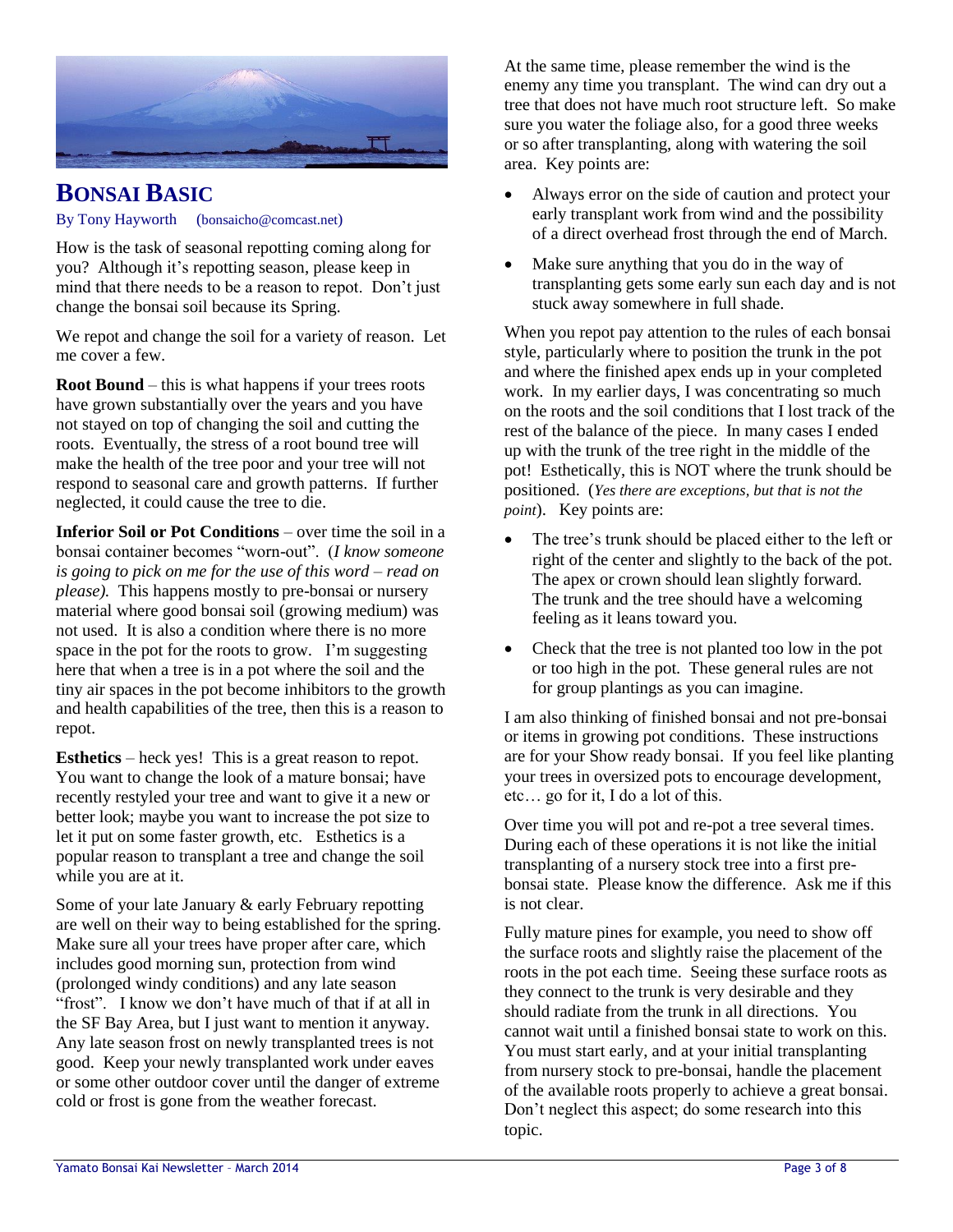In bonsai you are working towards a great "tachiagare". Tachiagare is the area of the bonsai where the roots (nebari) attach themselves to the trunk and extending up to the first branch. This is tachiagare. What happens in this area, in the way of definition and development, is often the essence of the difference between a good tree and a great bonsai.

**Bonsai Tip**: as a tip this month, you need to be prepared to transplant this month and to prepare for the new spring growth period. Between now and June is the most active period for transplanting. Have enough soil material handy so if you decide to transplant something that is not already on your list, you can react quickly.

If you want to prevent your flowering and fruiting bonsai from losing too much of its growing strength, then after about 80% of the buds have bloomed, you can remove all spent flowers and buds that have not bloomed. The energy will now be directed into supporting new growth. For the fruit trees, you can leave some of the blossoms on to form the fruit for decorative and viewing pleasure later. If new growth starts to get too long, be careful not to trim back too soon. Make sure the growth is firm and strong before you go cutting back or your pruning may cause the whole area to die back.

As trees wake up and start to grow you must have your fertilizer schedule understood, supplies on hand and ready to go. I know some of you have so many trees that it might take you a week to get them all fertilized! I trust you have the time?!

Remember… keep your eye on Bonsai.

Ask me if you have questions.

*Email* [bonsaicho@comcast.net](mailto:bonsaicho@comcast.net)  *Phone* 510-289-5731 *evenings*



**~~~~~~~~~~~~~~~~~~~~~~~~~~~~~~~~~~~~~~~~**

# **MEMBER TREE MAKEOVER – – WINNER DARCY STARR**







**~~~~~~~~~~~~~~~~~~~~~~~~~~~~~~~~~~~~~~~~**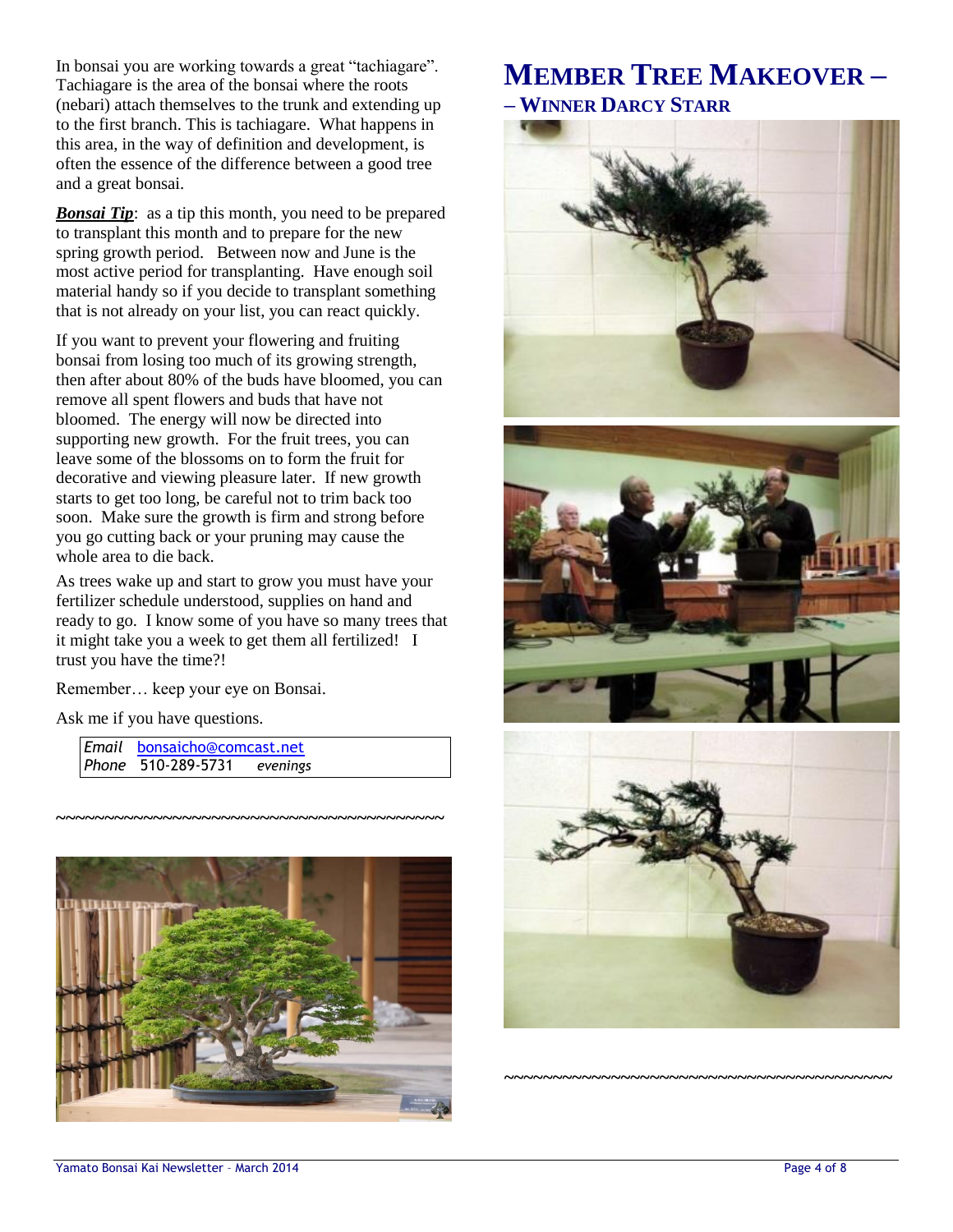# **ABOUT THE YAMATO BONSAI CLUB**

The Yamato Bonsai Club has a long and distinguished history in the Bay Area. In 1968, the club was founded with six members including its first Sensei, Mr. Jimmy Inadomi from the Castro Valley area. Its second sensei was Mr. Juzaburo Furuzawa. Since 1976, the Yamato Bonsai Club has been under the guidance of Sensei John Uchida of Hayward.

The Yamato Bonsai Club meets each month at the Eden Japanese Community Center, in San Lorenzo, on the third Tuesday at 07:30 PM.

~~~~~~~~~~~~~~~~~~~~~~~~~~~~~~~~~~~~~~~~~~

## **REFRESHMENTS**

The club will have coffee at each meeting. We ask for member volunteers to supply the treats. Below is the list for this year with open positions. Please contact Sandy Barron or Tony Hayworth to add your name to the list. A minimum 3 volunteers each month to bring goodies and snacks of some kind is requested. Thank you.

| January      | May          | September       |
|--------------|--------------|-----------------|
| Tony         | Alan M.      | Mike/Glenda     |
| Linda<br>ö   | Denise       | Jim Shurr       |
| Karth<br>۰   | Steve<br>٠   | open            |
| February     | June         | October         |
| Carol        | Karth        | Jack            |
| Gerry<br>ö   | Brian        | open<br>٠       |
| Karth<br>ö   | Howard       | open            |
| March        | July         | November        |
| Brad         | Linda        | D. Hacker       |
| Al S.        | Donna        | open            |
| Mike/Glenda  | Vern         | open            |
| <b>April</b> | August       | <b>December</b> |
| Carol        | Lucky        | Sandy B         |
| Diana        | Carol        | open            |
| Howard       | A. Hightower | open            |

## **CELEBRATIONS THIS MONTH …**

A very "**Happy Birthday**" to:

3<sup>rd</sup> – Maria Sargent  $16<sup>th</sup>$  – Donna Eoff

**Happy Anniversary** and many more years to come:

4<sup>th</sup> – Gerry & Paulette Bundy 14th – Dennis & MaryEllen Hawkins

~~~~~~~~~~~~~~~~~~~~~~~~~~~~~~~~~~~~~~~~~~

# **YAMATO BONSAI KAI – 2014 BOARD**

~~~~~~~~~~~~~~~~~~~~~~~~~~~~~~~~~~~~~~~~~~

|                 | <b>President</b>      | <b>Tony Hayworth</b>   | 510-289-5731 |
|-----------------|-----------------------|------------------------|--------------|
|                 | <b>Vice President</b> | <b>Mike Butler</b>     | 510-917-3592 |
|                 | <b>Secretary</b>      | <b>Dennis Hacker</b>   | 510-685-7273 |
|                 | <b>Treasurer</b>      | <b>Dave Barron</b>     | 510-456-6799 |
| <b>Director</b> | 2013/14               | <b>Lucky Crist</b>     | 510-276-4043 |
| <b>Director</b> | 2014/15               | <b>Alan Montgomery</b> | 510-278-8339 |
|                 | <b>Advisor</b>        | <b>Jack Ellis</b>      | 925-455-5429 |

# **YAMATO CLASSIFIEDS**

**Notice:** if you want to advertise something in this space, please contact the Newsletter Committee or Board Member.

**Trees for Sale** – I have many stock material, prebonsai and bonsai for sale. Please contact me early for best selection!!

Tony Hayworth Phone: 510-289-5731 or [bonsaicho@comcast.net](mailto:bonsaicho@comcast.net)



**Note: I've remodeled and expanded my backyard. Come see me!!**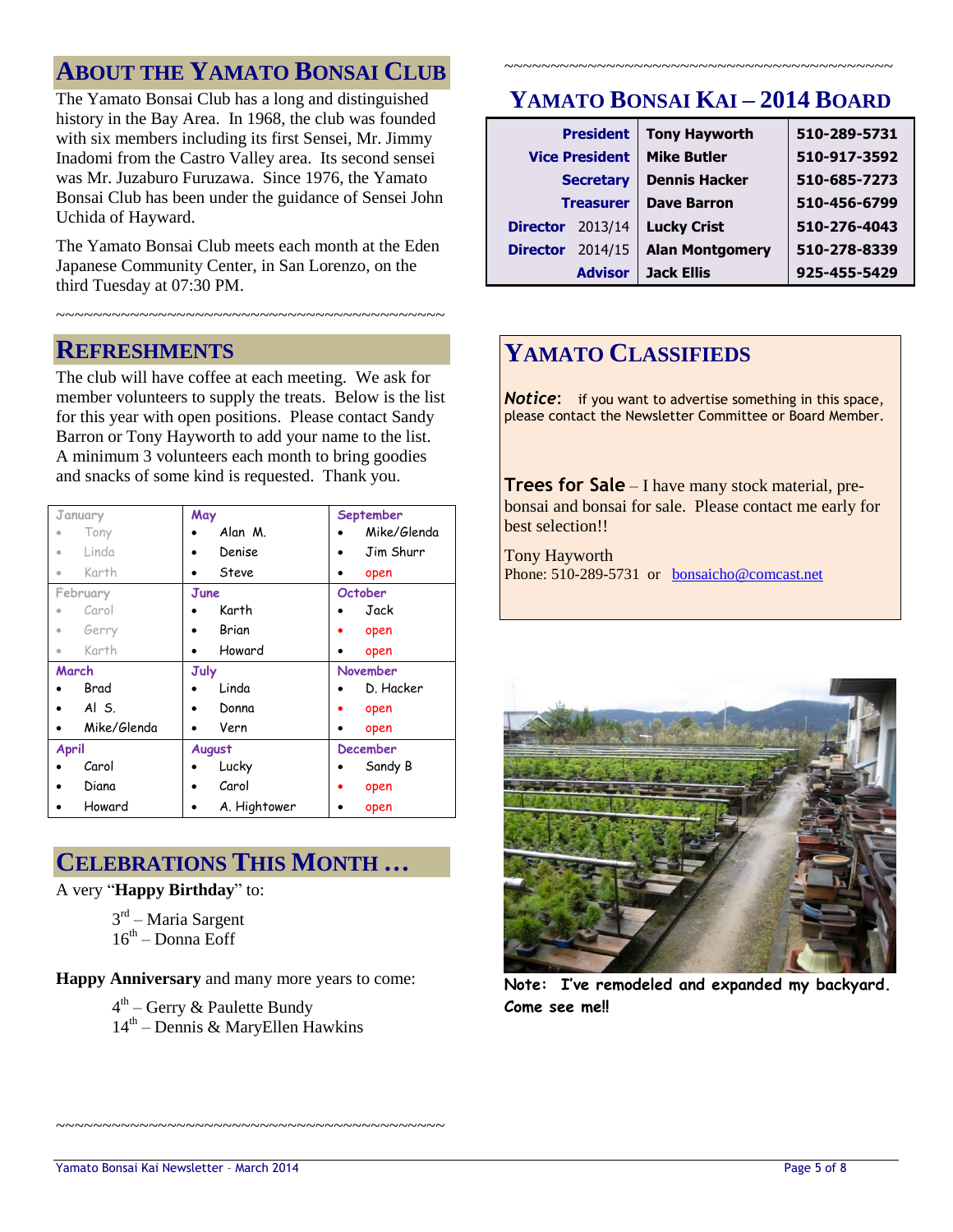## **Club Meeting Location**



Yamato Bonsai Kai monthly meetings are held at the Eden Japanese Community Center.

**Location Address**: 710 Elgin Street San Lorenzo. CA.

## **YAMATO BONSAI KAI** – **2014 CALENDAR OF EVENTS –**

activities planned for this year

| <b>Month</b> | Date - Event Name                                                                                                                         |
|--------------|-------------------------------------------------------------------------------------------------------------------------------------------|
| JAN          | $21st$ – Club Meeting @ 7:30 PM                                                                                                           |
| <b>FEB</b>   | $18^{th}$ – Club Meeting @ 7:30 PM<br>22 <sup>nd</sup> – Workshop @ 5:00 PM                                                               |
| MAR          | 18 <sup>th</sup> - Club Meeting @ 7:30 PM<br>$22^{nd}$ – Workshop @ 6:00 PM                                                               |
| <b>APR</b>   | $15^{th}$ – Club Meeting @ 7:30 PM                                                                                                        |
| <b>MAY</b>   | $20^{th}$ – Club Meeting @ 7:30 PM<br>31 <sup>st</sup> – EJCC Garden Cleanup Day                                                          |
| <b>JUNE</b>  | 7 <sup>th</sup> & 8th - EJCC Bazaar (Flower Booth Support)<br>17 <sup>th</sup> - Club Meeting @ 7:30 PM<br>$21^{st}$ – Workshop @ 6:00 PM |
| <b>JULY</b>  | $15^{th}$ – Club Meeting @ 7:30 PM                                                                                                        |
| <b>AUG</b>   | 19th - Club Meeting @ 7:30 PM                                                                                                             |
| <b>SEPT</b>  | 16 <sup>th</sup> - Club Meeting @ 7:30 PM                                                                                                 |
| <b>OCT</b>   | 15 <sup>th</sup> - Club Meeting @ 7:30 PM<br>$18^{\text{th}}$ &19 <sup>th</sup> – 43 <sup>rd</sup> Annual Fall Show & Exhibition          |

| Month      | Date – Event Name                                                                       |
|------------|-----------------------------------------------------------------------------------------|
| NOV        | $18^{th}$ – Club Meeting @ 7:30 PM                                                      |
| <b>DEC</b> | $6^{th}$ – Annual Holiday Dinner @ 6:30 PM<br>16 <sup>th</sup> - Club Meeting @ 7:30 PM |



## **GSBF CALENDAR OF EVENTS**

For a complete list, please refer to the Golden State Bonsai Federation **Calendar of Events** at:

<http://www.gsbf-bonsai.org/events/>

## **2014 EVENTS**

#### **March 15, 2014, Sacramento, California**

**American Bonsai Association, Sacramento: Annual Bus Trip** departs The Sacramento Garden & Arts Center, 3330 McKinley Blvd., at 7:30AM and returns at 6:30PM. Five stops are planned in the Santa Rosa and Sebastapol areas: the private collection of Frank and Barbara Bardella, Lone Pine Gardens Nursery, Momiji Maple Nursery, California Carnivores, and West Country Oasis Bamboo Garden. The \$35 fee includes donuts, coffee and water enroute to the area, with a raffle, complimentary drinks (water, sodas, beer, wine) and chips on the return trip. Bring a lunch. This trip is open to the general public. For reservations make checks payable to ABAS c/o Renee Seely, 1636 Vallarta Circle Sacramento, CA 95864. For information phone: (916) 929-2106, emai[lbreadcrust@comcast.net](mailto:breadcrust@comcast.net) or visit our website

at [http://abasbonsai.org](http://abasbonsai.org/)

#### **March 19 – 23, 2014 San Mateo, California**

**Bonsai Society of San Francisco: Annual Bonsai Exhibit** at the San Francisco Flower and Garden Show, San Mateo County Event Center, 1346 Saratoga Drive. Hours: Wednesday – Saturday 10 AM – 7 PM, Sunday 10 AM – 6 PM. There will be demonstrations and trees for sale. For more information about the club, visit our website: www.bssf.org. For group and early bird ticket information to the Flower and Garden Show, visit http://sfgardenshow.com.

#### **March 22 – 23, 2014 Santa Cruz, California**

**Santa Cruz Bonsai Kai: 26th Annual Show** at the Museum of Art & History, 705 Front Street. 10 AM – 5 PM with a demonstration at 2 PM by John Thompson both days. Raffle drawing for demonstration tree after demo each day. Trees especially prepared, trimmed and wired by club members will be part of the raffle each day. Sales area will include both vendor and member trees, pots and other related bonsai items. Admission price includes entry to bonsai show, the Museum of Art & History and complimentary coffee, tea and cookies. For more information contact Ed Lambing at edinbonnydoon@sbcglobal.net.

#### **April 12 – 13, 2014 Fresno, California**

**Fresno Bonsai Society: Spring Blossom Festival and Annual Bonsai Exhibit**, Shinzen Friendship Garden at Woodward Park, 7775 Friant Road. Gates open 10 AM to 4 PM. Bonsai will be displayed in a beautiful outdoor setting amidst the spring blossoms, koi ponds and wild peacocks. Local artists, including bonsai potters will display.

Yamato Bonsai Kai Newsletter - March 2014 **Page 6 of 8** and 2014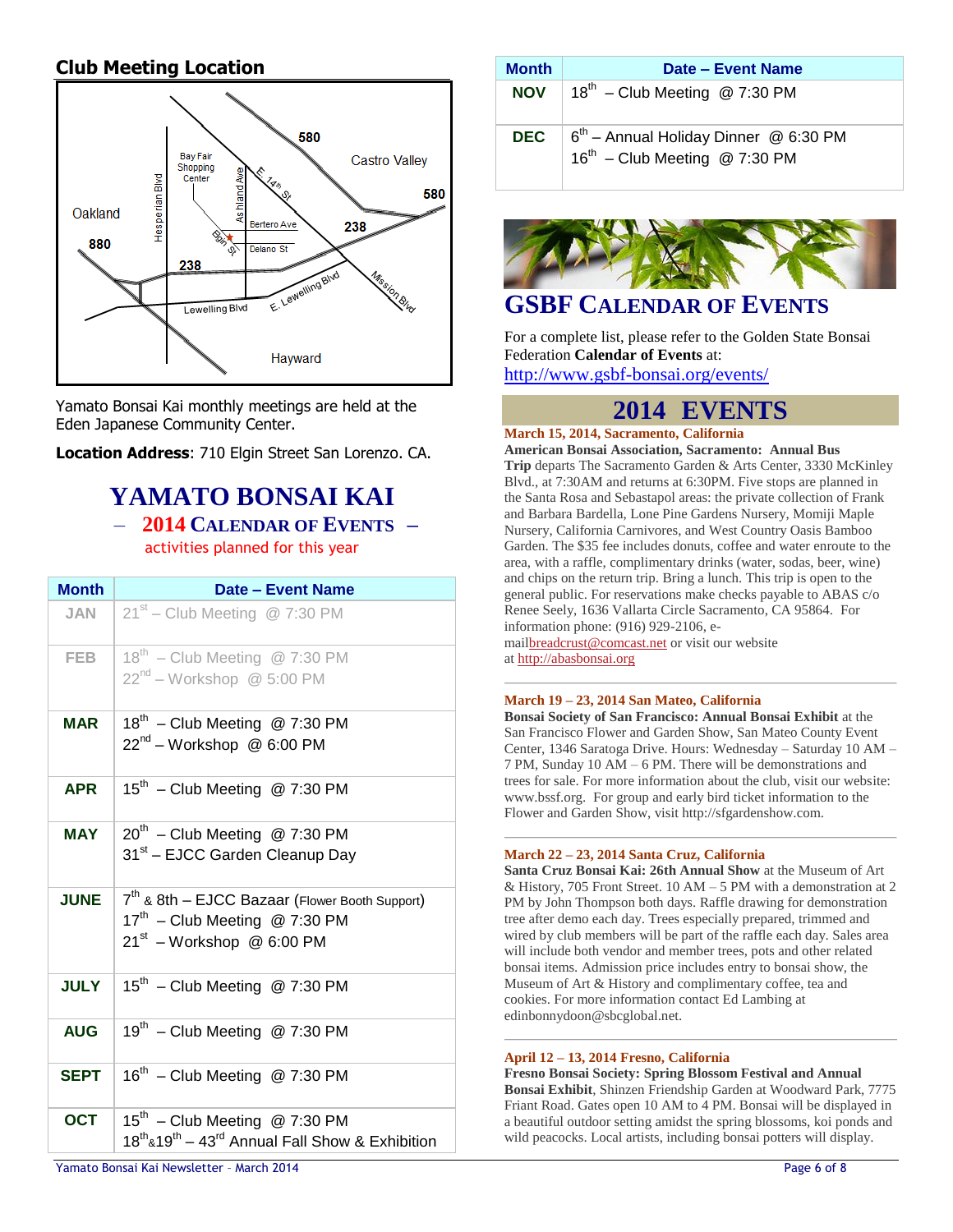Very large plant sale. Japanese cultural events including koto drummers, tea ceremony and continuous bonsai demonstrations. Contact Ralph Schroeder at ralsch@sbcglobal.net.

#### **April 12 – 13, 2014, Sacramento, California**

**American Bonsai Association of Sacramento (ABAS): Annual Spring Show** will be held at the Shepherd Garden and Arts Center, 3330 McKinley Blvd. Hours: Saturday 10 AM – 5 PM and Sunday 10 AM – 4 PM; demonstration both days by Kathy Shaner at 1PM. For further information email Paul Holtzen at pbholtzen@sbcglobal.net.

#### **April 26 – 27, 2014, Modesto California**

**Modesto Bonsai: 33th Annual Spring Show** at Park Inn by Radisson – 1720 Sisk Road. Hours: Saturday 11 AM – 5 PM; and Sunday 11 AM  $-4$  PM with demonstrations both days at 2 PM by Sam Adina. Raffles, Auctions, Exhibit, and Sales of plants, pots, tools. Free Admission. For more information visit ModestoBonsai.com.

#### **April 26 – 27, 2014, Palo Alto, California**

**Kusamura Bonsai Club: 54th Annual Show**. Location is Lucie Stern Community Center, 1305 Middlefield Road, Palo Alto, CA 94301. Show hours are Saturday, Noon-5PM and Sunday, 11AM-5PM. Demonstration each day at 1:00PM, with special guest demonstrator Saturday. Club member sales available. For more information contact Mark O'Brien at 650.327.0450, [mobrientrees@hotmail.com.](mailto:mobrientrees@hotmail.com) Please see [www.kusamurabonsai.org](http://www.kusamurabonsai.org/) for more details.

#### **May 3 – 4, 2014, Sacramento, California**

**Sacramento Bonsai Club: 68th Annual Bonsai Show** at the Sacramento Buddhist Church, 2401 Riverside Blvd. Noon – 5 PM Saturday and 11 AM – 4 PM Sunday with demonstrations on both days at 2 PM by Sam Adina. Benefit drawings, Plant & tree sales. For more information, contact Lucy Sakaishi-Judd at juddbonsai@att.net or visit http://sacramentobonsaiclub.com/ .

#### **May 3 – 4, 2014, San Jose, California**

**San Jose Betsuin Bonsai Club: 44th Annual Bonsai Exhibition and Demonstration**at the San Jose Buddhist Church Betsuin, 640 North Fifth Street. Noon – 5 PM Saturday and 11 AM – 4 PM Sunday with demonstrations on both days at 1 PM by "Mr. California Juniper" Harry Hirao. Styled and pre-styled trees will be offered for sale on both days. For more information, contact Ken Azuma at kennethazuma@sbcglobal.net or visit www.gsbfbonsai.org/sjbonsai/.

#### **May 4, 2014, Watsonville, California**

**Watsonville Bonsai Club: 41st Annual Bonsai Exhibit at the** Watsonville Buddhist Temple, 423 Bridge St. Over 50 outstanding bonsai, large and small, young and old, will be on display from 10 AM to 4 PM. An afternoon demonstration by award winning Bonsai Master Katsumi Kinoshita will be held at 1:30 PM. A raffle of bonsai items, plants and the demo tree will follow. Tea & cookies will be served. Plenty of parking for vehicles of all sizes. Even for group outings. A vendor will be available to sate your plant appetite for bonsai or otherwise. For more information please call Don White, 831-724-9283 or E-mail: whiteslib@aol.com.

#### **May 17 – 18, Sacramento, California.**

**Satsuki Aikokai Association of Sacramento:** Annual show of flowering satsuki azalea bonsai at Shepard Garden Center, 3330 McKinley Blvd. Hours are Saturday 10 AM – 5PM, and 10 AM – 4PM, with demonstrations at 1 PM on both days. Satsuki information booth, vendors, raffles, etc. For more information contact; Ronn Pigram (916) 428-8505 or satsukiaikokaisac@sbcglobal.net.

## **CONTACT US**

If you need to mail anything to the club in general, please send to:

#### **YAMATO BONSAI KAI P. O. Box 770 Union City, CA 94587-0770**

If there is anything you would like to contribute or comment on regarding the newsletter, contact Tony Hayworth, at [bonsaicho@comcast.net](mailto:bonsaicho@comcast.net)

*If you have moved, or changed your email address, please notify Yamato Bonsai Kai, so that we may update our contact and mailing list information. Thank you.*